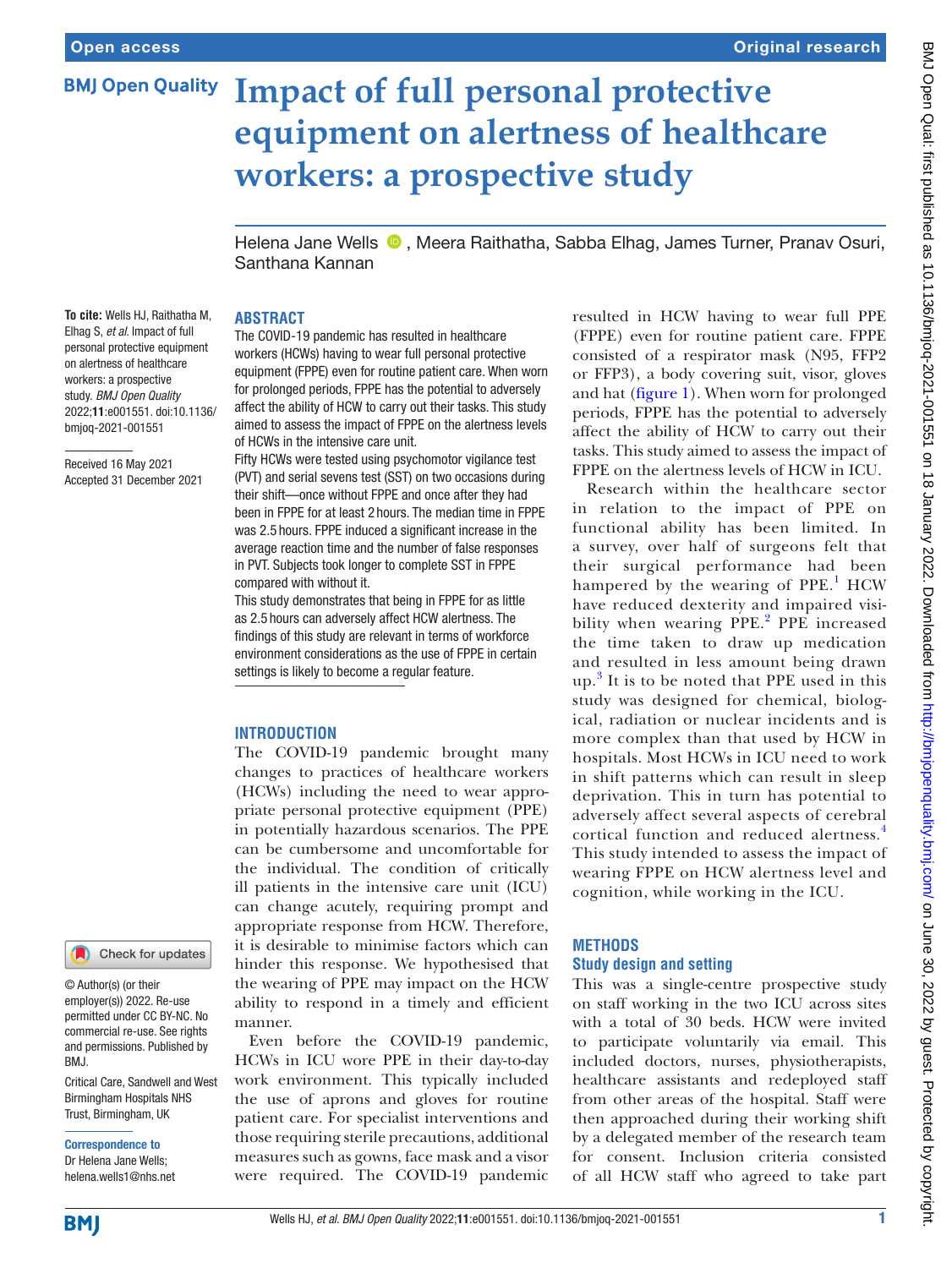

Figure 1 Full personal protective equipment used by healthcare workers.

<span id="page-1-0"></span>voluntarily without any incentive. Exclusion criteria included any staff members not required to wear PPE as part of their job role, staff wearing any other type of FPPE such as powered air-purifying respirator, refusal of consent, withdrawal midway through the study due to any reason including health, claustrophobia or subject wish, self-reported significant visual impairment, and less than 6hours of sleep in the previous 24 hours, including less than 4hours of continuous sleep. Subjects were only included if their participation did not affect patient care and another HCW was available to provide cover. The aim was to recruit at least 50 subjects for the study. Subjects were recruited consecutively as per their availability. The research team members were excluded from participation.

### **Patient and public involvement statement**

There was no patient involvement in this study.

## **Testing methods**

A set of two psychomotor tests was used to assess response times and error rates. Testing was performed by research

BMJ Open Qual: first published as 10.1136/bmjoq-2021-001551 on 18 January 2022. Downloaded from http://bmj.com/ on June 30, 2022 by guest. Protected by copyright. BMJ Open Qual: first published as 10.1136/bmjoq-2021-001551 on 18 January 2022. Downloaded from mttp://bmj.com/ on June 30, 2022. Dy guest. Protected by copyright.

team members who were trained in the administration of the tests and data recording.

Subjects were assessed either during their day or night shift. Each subject was administered the set of tests twice and hence acted as their own control. One set was conducted with the subject not wearing any PPE (control arm) and another when they were still in FPPE after they had been in it for at least 2hours (FPPE arm). To minimise the chance of subjects practising the tests at home, both sets were completed in the same shift with no trial sessions. The test without FPPE was done prior to the start of the shift or during a rest break in the middle of shift. If the subject was tested in the FPPE arm first, a time interval of at least 1hour was allowed for the subject to be out of FPPE before administering the tests for the control arm. Testing was performed in a quiet area with no distractions. For the FPPE arm, a vacant isolated room within the ICU was used for testing where both the subject and the research team member were in FPPE. Subjects were asked not to disclose the nature of tests to other colleagues.

The two testing tools used were the psychomotor vigilance test (PVT) and the serial sevens test (SST). PVT is a chronometric measure of an individual's reaction to spec-ified small changes in a labile environment.<sup>[5](#page-4-1)</sup> Subjects are instructed to respond to a digital signal on a computer screen by pressing a key. It was performed via the 'PVT Research Tool' App, on a portable electronic device. This recorded the subject's reaction times when a red dot appeared on the screen and was conducted for a duration of 5min. The average, minimum and maximum response time and number of false responses were recorded. For the SST, participants were asked to subtract 7 from 100 in a serial fashion.<sup>[6](#page-4-2)</sup> For each subtraction error made, participants were promptly provided with the correct answer and instructed to continue the subtraction procedure beginning with the corrected response. The time to completion and the number of errors was recorded. The order of tests was kept the same whereby PVT was followed by SST for all subjects.

For statistical analysis, categorical variables are described as numbers and proportions. Continuous variables are described as mean and SD or median and IQR. Changes in psychometric test scores with and without FPPE were analysed using Wilcoxon signed ranks test. Difference in test scores between day and night shift was analysed using Mann-Whitney test.

# **RESULTS**

Sixty-two eligible HCW were approached to participate. Fifty subjects were included in the final analysis ([figure](#page-2-0) 2). The study was done over a period of 9months from July 2020. The study took longer than anticipated due to an interim period when the number of COVID-19 patients in ICU fell and there were less designated bays which required FPPE.

The demographics of subjects is shown in [table](#page-2-1) 1. Twenty-eight subjects were from morning shift, 12 during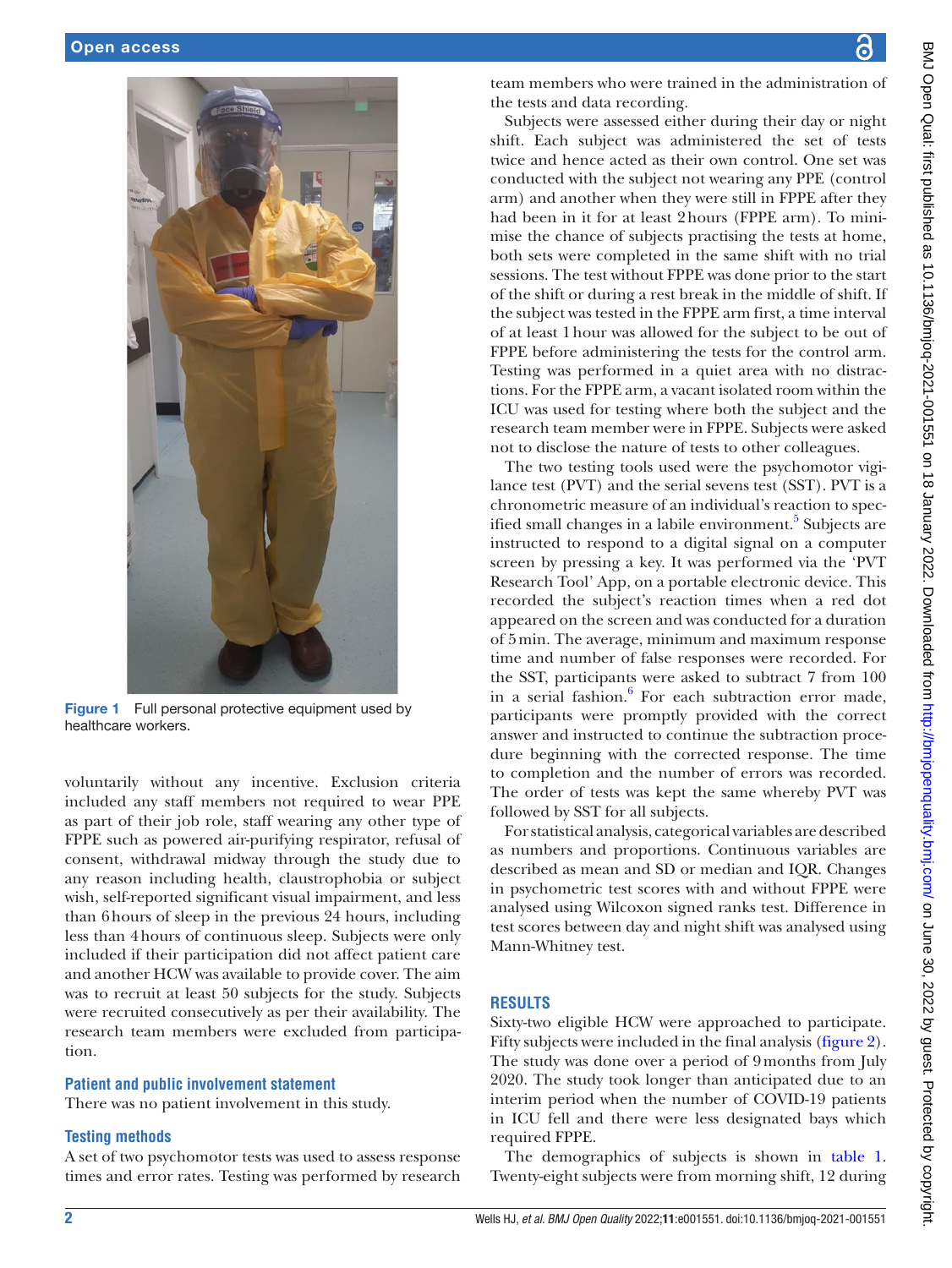

Exclusion reasons -

3 did not complete both sets of tests

<span id="page-2-0"></span>6 protocol violations (2 recruited in spite of inadequate sleep, 2 did not have enough interval between tests, 2 did not spend sufficient time in full personal protective equipment). Figure 2 CONSORT flow diagram.

the afternoon shift and 10 from night shift. Two-thirds of the subjects were under the age of 40 years. Medical staff comprised 62% of the total including four consultants. The mean (SD) sleep duration in the 24hours period prior to testing was 6.99 (0.93) hours. The median time in FPPE prior to testing was 2.5hours with a maximum time of 4hours. Thirty-three subjects (66%) tested were in FPPE for the first set of tests.

The effect of FPPE on the test scores is shown in [table](#page-3-3) 2. FPPE induced a significant increase in the average and minimum reaction time along with the number of false responses in PVT. Subjects also took longer to complete SST and had higher number of errors with FPPE compared with without it. There was a statistically significant difference in the PVT average reaction time scores with FPPE between those tested in day vs night shift  $(p<0.05)$ .

### **DISCUSSION**

This study demonstrates a significant reduction in alertness levels of HCW when wearing FPPE. There have been no similar studies in the literature before.

The condition of patients in ICU can deteriorate significantly in a short space of time. Hence, prompt and accurate response from HCW is essential to manage these changes. This in turn requires a high level of alertness

<span id="page-2-1"></span>

| <b>Table 1</b> Demographics of the study subjects |         |  |  |  |  |
|---------------------------------------------------|---------|--|--|--|--|
| <b>Characteristic</b>                             | $n$ (%) |  |  |  |  |
| Male                                              | 23(46)  |  |  |  |  |
| Female                                            | 27(54)  |  |  |  |  |
| Age range<br>$21 - 30$ years                      | 16 (32) |  |  |  |  |
| $31 - 40$ years                                   | 18 (36) |  |  |  |  |
| $41 - 50$ years                                   | 11(22)  |  |  |  |  |
| $51 - 60$ years                                   | 5(10)   |  |  |  |  |
| Job title-doctor                                  | 31 (62) |  |  |  |  |
| Job title-nurse                                   | 19 (38) |  |  |  |  |

where the information from monitors and ventilators is processed rapidly and an appropriate response is formulated. Factors which can impair alertness can lead to either a delayed, inadequate or incorrect response.

PPE can adversely impact the functioning of HCW in a variety of ways ranging from inducing discomfort to errors in motor tasks. Less than a quarter of workers in a metal refinery plant rated their PPE comfort level as acceptable.<sup>[7](#page-4-3)</sup> HCWs with pre-existing headache disorders, or those wearing PPE for prolonged periods, were more likely to report new headaches or exacerbation of their underlying condition.<sup>[8](#page-4-4)</sup> Carbon dioxide retention could also be a contributory factor as it has been shown to rise by 2% when speaking or undertaking sedentary work in a respirator mask.<sup>9</sup> Another study showed that the full-face negative pressure respirator mask increased the error rate by subjects during tests for cognitive performance without affecting the task completion time.<sup>1</sup>

Psychomotor tests have been used as a surrogate marker of complex cerebral functions such as alertness and information processing.<sup>5 11</sup> PVT and SST were chosen as they have been used in psychological assessments. They are easy to understand, execute and perform. Errors during PVT are believed to represent perceptual, processing or executive failures in the central nervous system. Impairment in executive functioning is reflected in another measure, the PVT count of false responses (responding when no stimulus is presented). PVT has been shown to be devoid of practice or learning effects. The presence of the app allows accurate recording of results. They only took a few minutes to perform making it not too arduous for the subjects. SST has been used in neuropsychological tests as putative measures of complex attention and speed of information processing.<sup>12</sup> As the subjects acted as their own control, their intellectual ability was not a factor.

FPPE adversely affected the performance in both PVT and SST indicating that multiple components of functioning of the cerebral functions are adversely impacted. Despite only 10 subjects being tested during their night shift, there was a significant difference in the PVT average reaction time with FPPE when compared with daytime staff. FPPE appears to add to the mental strain of working during a night shift.

This study provides evidence that being in FPPE for as little as 2.5hours can adversely affect HCW alertness. Currently, some HCW spend around 4hours in FPPE before their break. In the peak of the pandemic, nurse to patient ratio was increased from 1: 1 to 1: 3 to accommodate the higher patient load. This along with working in FPPE had potential to increase mental fatigue among HCW. The findings of this study are relevant in terms of workforce environment considerations as the use of FPPE in certain settings is likely to become a regular feature. In situations which demand working in FPPE, certain mitigating factors could be considered to counter the risk: allocation of breaks in a manner which allows 'fresh' staff to be mixed with those in FPPE for a longer time, remote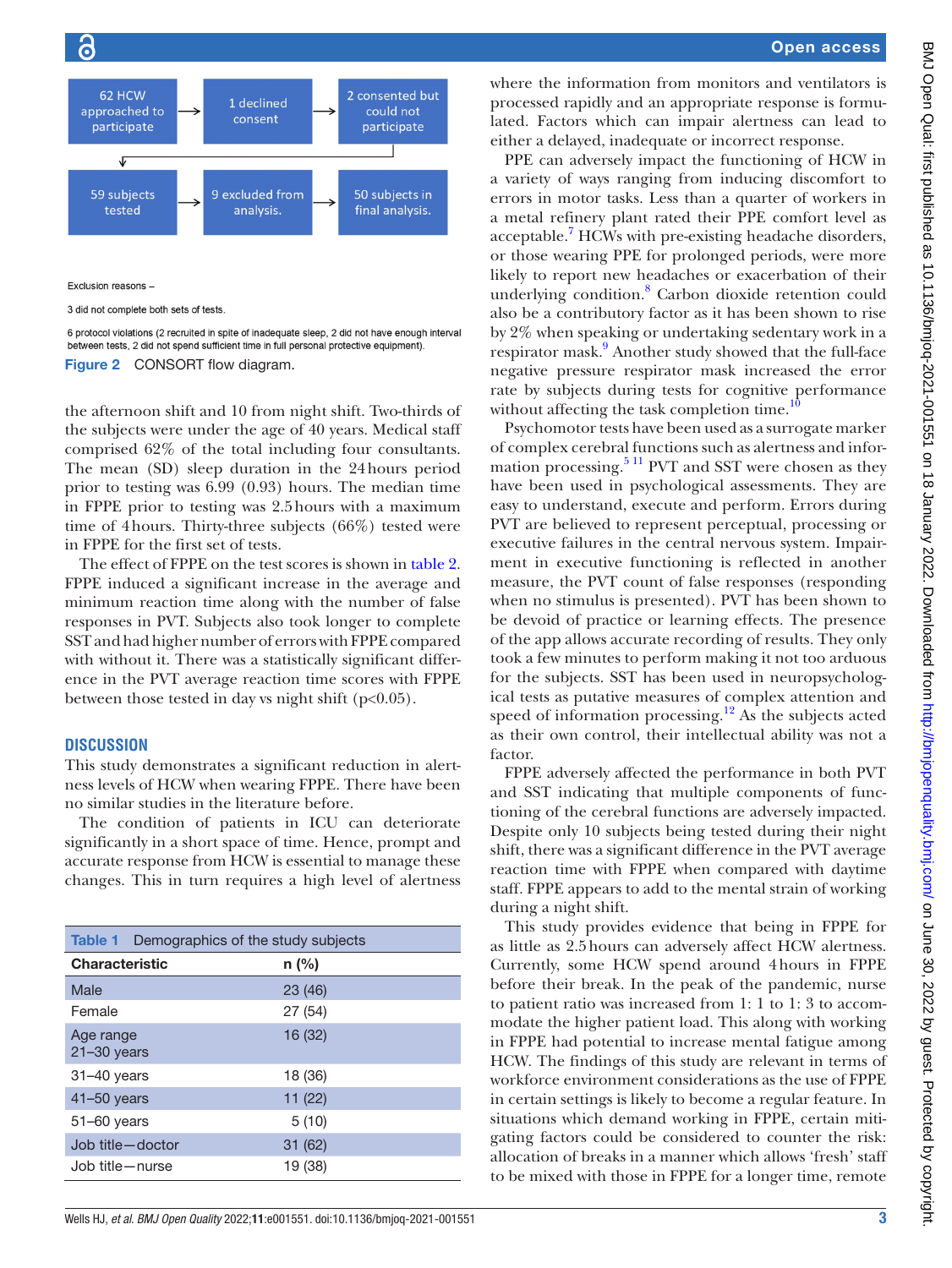<span id="page-3-3"></span>

| <b>Table 2</b> | Difference in scores in the tests without and with full personal protective equipment (FPPE) |                     |                  |                       |         |  |
|----------------|----------------------------------------------------------------------------------------------|---------------------|------------------|-----------------------|---------|--|
| <b>Test</b>    | <b>Variable</b>                                                                              | <b>Without FPPE</b> | <b>With FPPE</b> | <b>Test statistic</b> | P value |  |
| <b>PVT</b>     | Average reaction time                                                                        | 0.5229s             | 0.5742 s         | 165                   | < 0.001 |  |
| <b>PVT</b>     | Minimum reaction time                                                                        | 0.4002 s            | 0.4322 s         | 283                   | < 0.001 |  |
| <b>PVT</b>     | Maximum reaction time                                                                        | 0.9875s             | 1.2211 s         | 505                   | >0.05   |  |
| <b>PVT</b>     | Average no of false responses                                                                | 0.22                | 0.36             | 227                   | < 0.001 |  |
| <b>SST</b>     | Time to complete test                                                                        | 40.838s             | 49,559s          | 240                   | < 0.001 |  |
| <b>SST</b>     | Average no of errors                                                                         | 1.04                | 1.38             | 271                   | < 0.001 |  |

PVT, psychomotor vigilance test; SST, serial sevens test.

monitoring from someone not in FPPE or reducing the number of 'consecutive night shifts', etc.

This study has certain limitations as it does not prove that the adverse effect of FPPE automatically translates to adverse outcomes. It is well known that in real life, there is a high potential for errors of omission, commission and near misses.<sup>13</sup> Any adverse event is usually the culmination of a series of events progressing beyond a certain threshold. In practice, most of any errors are picked up well in time and acted on. It would be extremely challenging to prove that a particular event was a direct result of use of FPPE. On the other hand, if the potential for errors is reduced, it should lead to improvement in safety.

In the original protocol, the intention was to assess subjects after they had been in FPPE for at least 3hours. However, due to practical constraints with the excessive patient load and the need to balance availability of staff with suitable skill mix, this proved difficult to achieve. Hence, a duration of 2hours in FPPE was deemed acceptable for the purposes of this study.

The observed decline in alertness may have also been influenced by general fatigue accumulated during a shift between the two set of tests. A further 'control group' of subjects without FPPE, but undergoing the two set of tests with the same time interval as the study subjects, would have helped to highlight whether this was a significant contributor. Approximately two-thirds of subjects in this study had their first set of tests in FPPE. If 'work related fatigue' was a factor, the difference between the two sets of tests would have been a lesser magnitude. It would have been optimal if all the subjects were tested in the same order with regard to FPPE. Practical constraints meant that this was not always possible.

We excluded individuals with insufficient sleep from this study. In real life, some HCW are unable to get sufficient sleep prior to their shifts due to a multitude of factors.<sup>[4](#page-4-0)</sup> Hence, use of FPPE is likely to impair their alertness levels to a greater extent in those individuals. One other potential confounding factor was the influence of 'memory effect' on the results especially for SST. This was less likely as the test was only repeated once. Even if it was the case, the study still showed a significant difference between the test results with and without FPPE. The same applies to the possibility that some subjects were aware of the nature of tests from their colleagues.

In summary, being in FPPE adversely affected the alertness of HCW when tested using PVT and SST. This should be taken into consideration for staff working patterns in areas such as ICU where a high degree of vigilance is required.

Acknowledgements We thank the clinical research team at Sandwell and West Birmingham NHS Trust for their help in instigating the project.

Contributors HJW, SE, JT, PO and SK designed the study and developed the protocol and analysis plan. HJW, MR, SE, JT and PO collected and analysed the data. HJW, MR and SK drafted the manuscript. All authors contributed to the study design and revised the manuscript. HJW is responsible for the overall content as guarantor. The corresponding author attests that all listed authors meet authorship criteria and that no others meeting the criteria have been omitted.

**Funding** The authors have not declared a specific grant for this research from any funding agency in the public, commercial or not-for-profit sectors.

Competing interests None declared.

Patient and public involvement Patients and/or the public were not involved in the design, or conduct, or reporting, or dissemination plans of this research.

Patient consent for publication Not applicable.

Ethics approval Approval from relevant national bodies was obtained prior to the start of study (Health Research authority, England and Health & Care Research, Wales. Integrated Research Application Service project ID: 286 330 and Research and Ethics Committee reference: 20/HRA/3596).

Provenance and peer review Not commissioned; externally peer reviewed.

Data availability statement Data are available on reasonable request. Data relating to the study not already included in the article ARE available on reasonable request subject to approval of release of the same from the institution.

**Open access** This is an open access article distributed in accordance with the Creative Commons Attribution Non Commercial (CC BY-NC 4.0) license, which permits others to distribute, remix, adapt, build upon this work non-commercially, and license their derivative works on different terms, provided the original work is properly cited, appropriate credit is given, any changes made indicated, and the use is non-commercial. See: [http://creativecommons.org/licenses/by-nc/4.0/.](http://creativecommons.org/licenses/by-nc/4.0/)

#### ORCID iD

Helena Jane Wells <http://orcid.org/0000-0001-8126-7097>

#### **REFERENCES**

- <span id="page-3-0"></span>1 Yánez Benítez C, Güemes A, Aranda J, *et al*. Impact of personal protective equipment on surgical performance during the COVID-19 pandemic. *[World J Surg](http://dx.doi.org/10.1007/s00268-020-05648-2)* 2020;44:2842–7.
- <span id="page-3-1"></span>2 Loibner M, Hagauer S, Schwantzer G, *et al*. Limiting factors for wearing personal protective equipment (PPE) in a health care environment evaluated in a randomised study. *[PLoS One](http://dx.doi.org/10.1371/journal.pone.0210775)* 2019;14:e0210775.
- <span id="page-3-2"></span>3 Castle N, Bowen J, Spencer N. Does wearing CBRN-PPE adversely affect the ability for clinicians to accurately, safely, and speedily draw up drugs? *[Clin Toxicol](http://dx.doi.org/10.3109/15563650.2010.491483)* 2010;48:522–7.